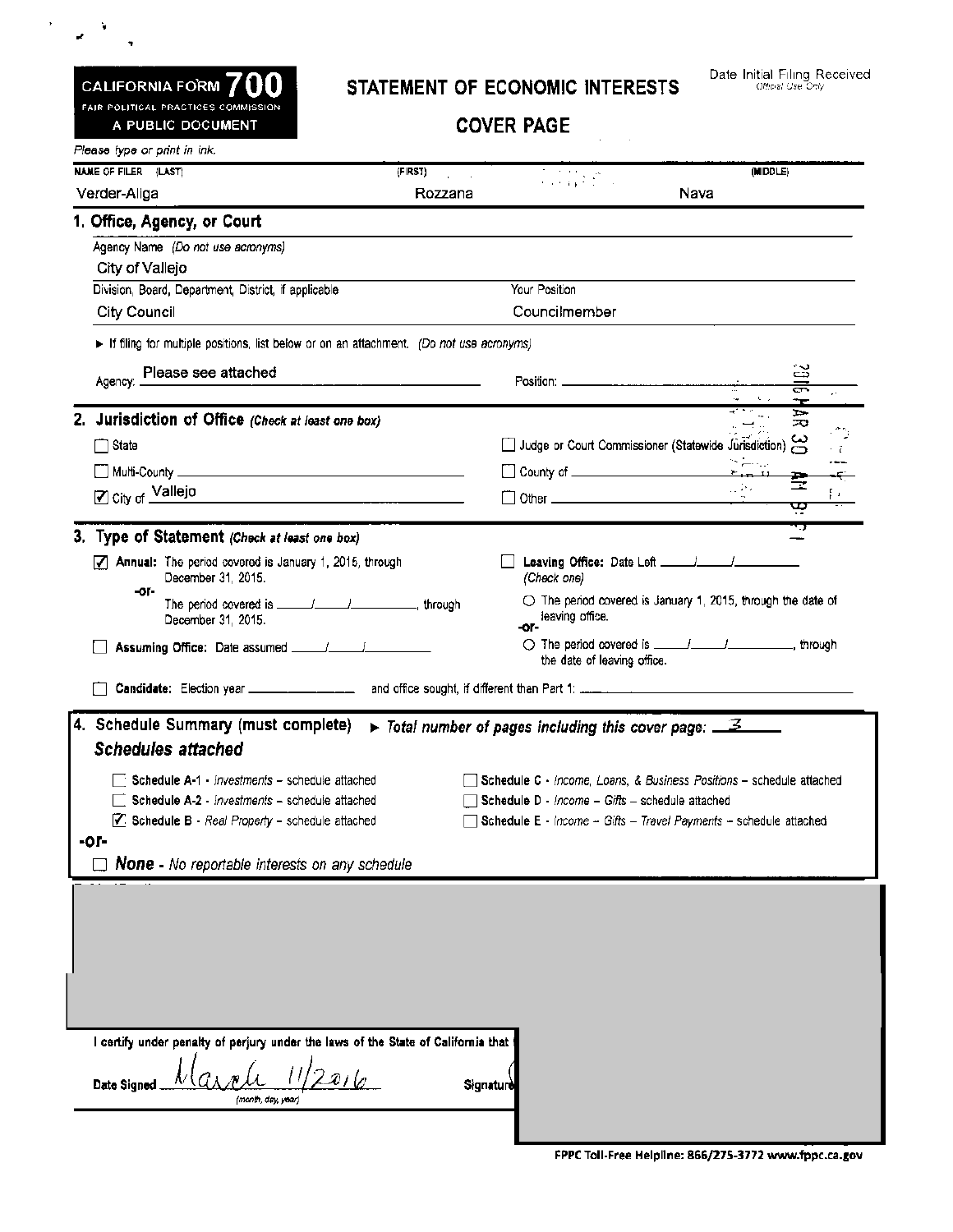## **SCHEDULE B** Interests in Real Property

(Including Rental Income)

CALIFORNIA FORM FAIR POLITICAL PRACTICES COMMISSION

**Name** 

Rozzana Verder-Aliga

| ASSESSOR'S PARCEL NUMBER OR STREET ADDRESS                                                                                                                                                                | > ASSESSOR'S PARCEL NUMBER OR STREET ADDRESS                                                                                                                                                                           |
|-----------------------------------------------------------------------------------------------------------------------------------------------------------------------------------------------------------|------------------------------------------------------------------------------------------------------------------------------------------------------------------------------------------------------------------------|
| <b>1423 ROLLEEN DRIVE</b>                                                                                                                                                                                 |                                                                                                                                                                                                                        |
| <b>CITY</b>                                                                                                                                                                                               | <b>CITY</b>                                                                                                                                                                                                            |
| Vallejo, CA 94589                                                                                                                                                                                         |                                                                                                                                                                                                                        |
| FAIR MARKET VALUE<br>IF APPLICABLE. LIST DATE:<br>$\Box$ \$2,000 - \$10,000<br>/15<br>/ / 15<br>\$10.001 - \$100.000<br><b>ACQUIRED</b><br><b>DISPOSED</b><br>\$100,001 - \$1,000,000<br>Over \$1,000,000 | FAIR MARKET VALUE<br>IF APPLICABLE, LIST DATE:<br>$\Box$ \$2,000 - \$10,000<br>/ 15<br>1/15<br>$\Box$ \$10,001 - \$100,000<br><b>ACQUIRED</b><br><b>DISPOSED</b><br>$\Box$ \$100,001 - \$1,000,000<br>CVer \$1,000,000 |
| NATURE OF INTEREST                                                                                                                                                                                        | NATURE OF INTEREST                                                                                                                                                                                                     |
| Ownership/Deed of Trust<br>Easement                                                                                                                                                                       | Ownership/Deed of Trust<br>Easement                                                                                                                                                                                    |
| Leesehold _<br>Yrs, remaining<br>Other                                                                                                                                                                    | Leasehold _<br>Yrs, remaining<br>Other                                                                                                                                                                                 |
| IF RENTAL PROPERTY, GROSS INCOME RECEIVED.                                                                                                                                                                | IF RENTAL PROPERTY, GROSS INCOME RECEIVED                                                                                                                                                                              |
| ▔ \$0 - \$499<br>$5500 - $1,000$<br>$\Box$ \$1,001 - \$10,000                                                                                                                                             | $\Box$ \$0 - \$499<br>$\sqrt{ }$ \$500 - \$1,000<br>$\Box$ \$1,001 - \$10,000                                                                                                                                          |
| $\Box$ \$10,001 - \$100,000<br>OVER \$100,000                                                                                                                                                             | \$10,001 - \$100,000<br>OVER \$100,000                                                                                                                                                                                 |
| SOURCES OF RENTAL INCOME: If you own a 10% or greater<br>interest, list the name of each tenant that is a single source of<br>income of \$10,000 or more.<br>J None                                       | SOURCES OF RENTAL INCOME: If you own a 10% or greater<br>interest, list the name of each tenant that is a single source of<br>income of \$10,000 or more.<br>□ None                                                    |
|                                                                                                                                                                                                           |                                                                                                                                                                                                                        |
|                                                                                                                                                                                                           |                                                                                                                                                                                                                        |

\* You are not required to report loans from commercial lending institutions made in the lender's regular course of business on terms available to members of the public without regard to your official status. Personal loans and loans received not in a lender's regular course of business must be disclosed as follows:

| NAME OF LENDER"                                   | NAME OF LENDER*                                      |
|---------------------------------------------------|------------------------------------------------------|
| ADDRESS (Business Address Acceptable)             | ADDRESS (Business Address Acceptable)                |
| BUSINESS ACTIVITY, IF ANY, OF LENDER              | BUSINESS ACTIVITY, IF ANY, OF LENDER                 |
| INTEREST RATE<br><b>TERM (Months/Years)</b>       | <b>INTEREST RATE</b><br>TERM (Months/Years)          |
| None                                              | □ None<br>-%                                         |
| HIGHEST BALANCE DURING REPORTING PERIOD           | HIGHEST BALANCE DURING REPORTING PERIOD              |
| $\Box$ \$500 - \$1,000 $\Box$ \$1,001 - \$10,000  | $\Box$ \$500 - \$1,000<br>$\Box$ \$1,001 - \$10,000  |
| $\Box$ \$10,001 - \$100,000 $\Box$ OVER \$100,000 | $\Box$ OVER \$100,000<br>$\Box$ \$10,001 - \$100,000 |
| Guarantor, if applicable                          | Guarantor, if applicable                             |

Comments: \_

FPPC Form 700 (2015/2016) Sch. B FPPC Advice Email: advice@fppc.ca.gov FPPC Toll-Free Helpline: 866/275-3772 www.fppc.ca.gov